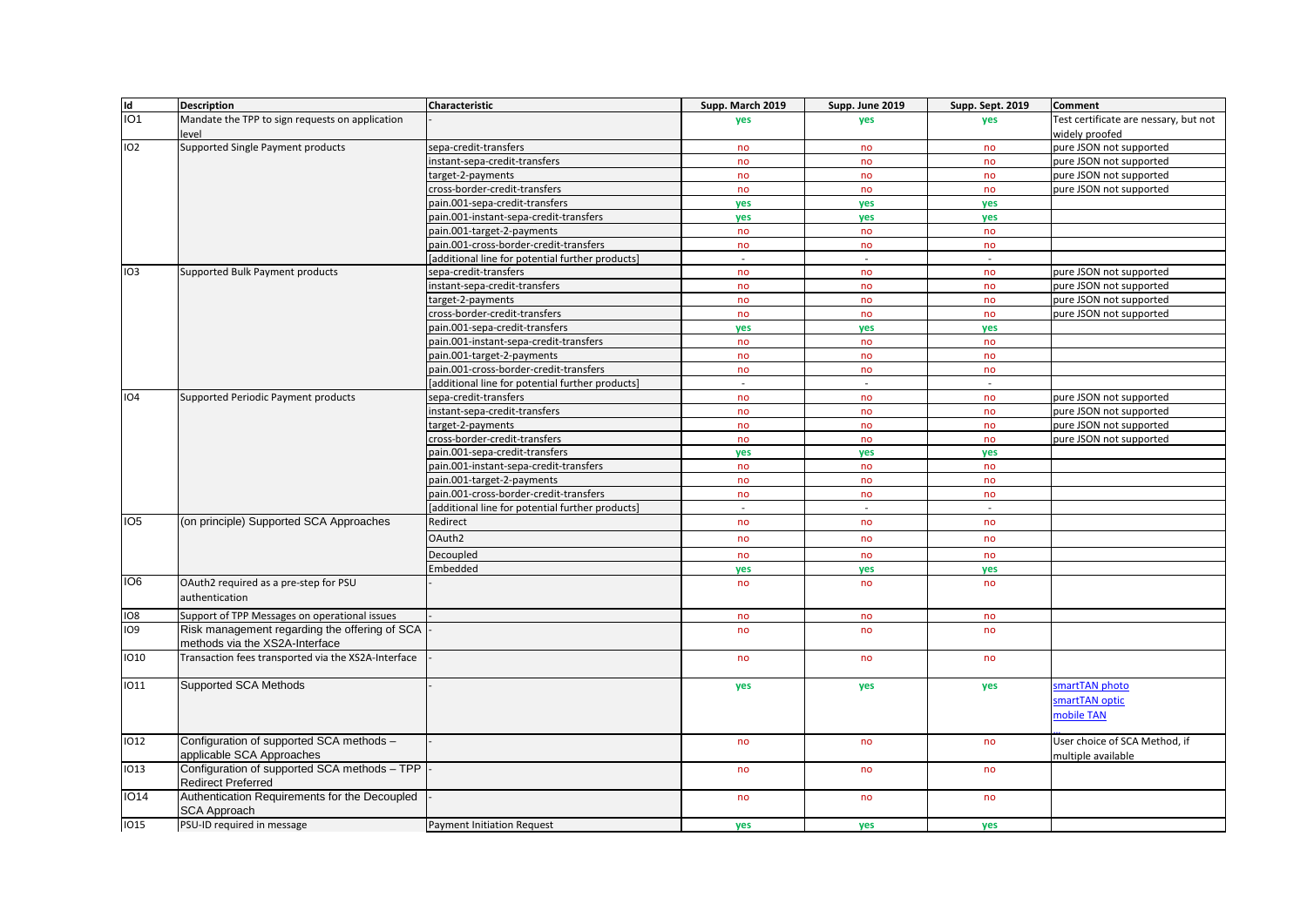|             |                                                  | AccountInformationConsentRequest                                                                           | yes      | yes                         | yes      |                                                         |
|-------------|--------------------------------------------------|------------------------------------------------------------------------------------------------------------|----------|-----------------------------|----------|---------------------------------------------------------|
|             |                                                  | <b>Payment Cancellation</b>                                                                                | yes      | yes                         | yes      | Only possible until the                                 |
|             |                                                  |                                                                                                            |          |                             |          | authentification is completed                           |
|             |                                                  | <b>Signing Basket</b>                                                                                      |          |                             | $\sim$   |                                                         |
|             |                                                  |                                                                                                            | $\sim$   | $\overline{\phantom{a}}$    |          |                                                         |
|             |                                                  |                                                                                                            |          |                             |          |                                                         |
| <b>IO16</b> | PSU-ID-Type required in message                  | <b>Payment Initiation Request</b>                                                                          | no       | no                          | no       |                                                         |
|             |                                                  | AccountInformationConsentRequest                                                                           | no       | no                          | no       |                                                         |
|             |                                                  | <b>Payment Cancellation</b>                                                                                | no       | no                          | no       |                                                         |
|             |                                                  | <b>Signing Basket</b>                                                                                      | $\sim$   | $\mathcal{L}_{\mathcal{A}}$ | $\sim$   |                                                         |
|             |                                                  |                                                                                                            |          |                             |          |                                                         |
| <b>IO17</b> | Support of multicurrency accounts                |                                                                                                            | no       | no                          | no       |                                                         |
| <b>IO18</b> | Representation of an account                     | Accounts are represented by the IBAN (currently the<br>only supported represantation considered for tests) | yes      | yes                         | yes      | for getting a content for an<br>account an IBAN is used |
| <b>IO19</b> | PSU-Corporate-ID required in                     | Payment Initiation Request                                                                                 | no       | no                          | no       | PSU-ID is sufficient for SCA                            |
|             | message, if a corporate account                  | AccountInformationConsentRequest                                                                           | no       | no                          | no       |                                                         |
|             | is affected                                      | <b>Payment Cancellation</b>                                                                                | no       | no                          | no       |                                                         |
|             |                                                  | Signing Basket                                                                                             | $\omega$ | $\mathcal{L}_{\mathcal{A}}$ | $\omega$ |                                                         |
| 1020        | PSU-Corporate-ID-Type required in                | <b>Payment Initiation Request</b>                                                                          | no       | no                          | no       |                                                         |
|             |                                                  |                                                                                                            |          |                             |          |                                                         |
|             | message, if a corporate account                  | AccountInformationConsentRequest                                                                           | no       | no                          | no       |                                                         |
|             | is affected                                      | <b>Payment Cancellation</b>                                                                                | no       | no                          | no       |                                                         |
|             |                                                  | <b>Signing Basket</b>                                                                                      | $\sim$   | $\sim$                      | $\sim$   |                                                         |
| 1021        | Support of future dated payments                 |                                                                                                            | yes      | yes                         | yes      |                                                         |
| <b>IO22</b> | Support of SCA exemption                         | f creditor account belongs to<br>PSU                                                                       | yes      | yes                         | yes      |                                                         |
|             |                                                  | if creditor is on a whitelist of the<br>PSU                                                                | no       | no                          | no       |                                                         |
|             |                                                  | f instructed amount does not                                                                               | yes      | yes                         | yes      |                                                         |
|             |                                                  | exceed a certain limit                                                                                     |          |                             |          |                                                         |
|             |                                                  | [additional line for potential further conditions]                                                         | $\sim$   |                             |          |                                                         |
| <b>IO23</b> | Support of sessions (combination of AIS and PIS) |                                                                                                            | no       | no                          | no       |                                                         |
|             |                                                  |                                                                                                            |          |                             |          |                                                         |
| <b>IO24</b> | Support of PSU messages in relevant scenarios    | Decoupled SCA initiated                                                                                    | no       | no                          | no       |                                                         |
|             |                                                  | SCA method chosen (Embedded)                                                                               | no       | no                          | no       |                                                         |
|             |                                                  | [additional line for potential further scenarios]                                                          | $\sim$   | $\sim$                      | $\sim$   |                                                         |
|             |                                                  | [additional line for potential further scenarios]                                                          | $\sim$   | $\sim$                      | $\sim$   |                                                         |
| <b>IO25</b> | Grouping restrictions for Signing Baskets        | Singning baskets for the same Payment product                                                              | no       | no                          | no       |                                                         |
|             |                                                  | allowed (only individual payments)                                                                         |          |                             |          |                                                         |
|             |                                                  | Singning baskets for the various Payment products                                                          | no       | no                          | no       |                                                         |
|             |                                                  | allowed (only individual payments)                                                                         |          |                             |          |                                                         |
|             |                                                  | Singning baskets for the same Payment product                                                              | no       | no                          | no       |                                                         |
|             |                                                  | allowed (also payments with multi level SCA)                                                               |          |                             |          |                                                         |
|             |                                                  | Singning baskets for the various Payment products<br>allowed allowed (also payments with multi level SCA)  | no       | no                          | no       |                                                         |
|             |                                                  | Singning baskets for Payments and Consent                                                                  | no       | no                          | no       |                                                         |
|             |                                                  | Establishment allowed (only individual payments)                                                           |          |                             |          |                                                         |
|             |                                                  | Singning baskets for Payments and Consent                                                                  | no       | no                          | no       |                                                         |
|             |                                                  | Establishment allowed allowed (also payments with<br>multi level SCA)                                      |          |                             |          |                                                         |
| <b>IO26</b> | SCA required for Payment Cancellation            |                                                                                                            | no       | no                          | no       | only for transaction without valid                      |
| <b>IO28</b> | Multi level SCA supported for Use Cases          | Payment Initiation                                                                                         |          |                             |          | <b>SCA</b>                                              |
|             |                                                  |                                                                                                            | no       | no                          | no       |                                                         |
|             |                                                  | Consent Establishment                                                                                      | no       | no                          | no       |                                                         |